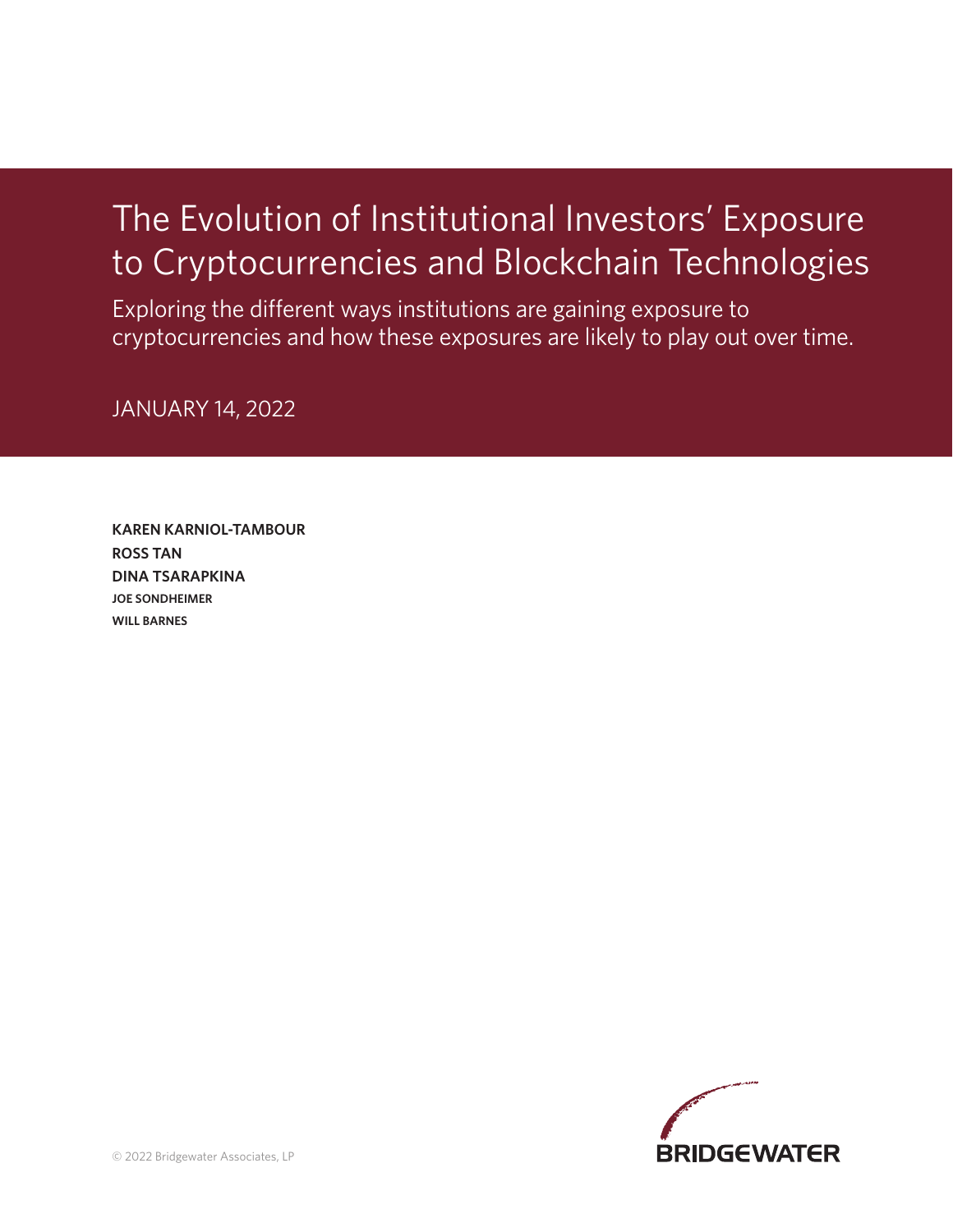While cryptocurrencies have been in a drawdown of late, these<br>declines are coming after huge rallies; Bitcoin and Ether<br>remain 4 times and 10 times respectively more valuable than<br>they were just 18 months ago. These run-up declines are coming after huge rallies; Bitcoin and Ether remain 4 times and 10 times respectively more valuable than they were just 18 months ago. These run-ups took place during a time of unprecedented liquidity, as trillions of dollars of central banks' money printing made its way to households via fiscal policies. Over this period, the liquidity of cryptocurrencies significantly increased as many new players entered the markets, and new exchanges, instruments, and service providers to support digital asset investing have continued to mature. **Although these remain small markets relative to the most liquid markets in the world, we believe crypto markets are now large enough to allow for positions in sizes relevant to institutional investors.** 

Looking ahead, we are following how flows into cryptocurrencies evolve in an environment of much less liquidity (and even real tightening). While any asset will have its ups and downs, we are closely tracking whether institutional investors begin to adopt the asset class into their portfolios. **At a high level, we see institutional investors as still being at the very early stages of developing exposures, but adoption looks likely to pick up in the coming years.** The pace of adoption so far has been rapid, especially in smaller institutions (e.g., family offices), such that it bears watching closely. We see institutional investors beginning to access these markets in a few distinct ways for different purposes:

- 1. **Outright exposure to cryptocurrencies:** This is the most relevant to watch, since it could grow significantly in size and impact the overall risk and asset allocation of large institutions. The most liquid and common cryptocurrency for outright direct exposure is Bitcoin, which is a potential "digital gold" asset. There is also growing interest and liquidity in Ethereum, a blockchain-based computing platform, whose native currency, Ether, is required as "fuel" to power the decentralized apps on its network—akin to a "digital oil." Exposure by smaller institutions (e.g., family offices) has grown rapidly. For the largest institutional investors, exposure is much lower but rising, with adoption still held back in part by significant operational and regulatory concerns.
- 2. **Exposure to arbitrage and money-making opportunities:** The size of potential opportunities in any pool of liquidity can be measured by how often it trades and how high its volatility is. The crypto ecosystem has quickly emerged as a sizable pool of liquidity from this perspective, so we are seeing players step in to trade it. In turn, it is slowly becoming a part of institutional investors' alpha risk budget as they begin to gain access to these opportunities through their holdings of hedge funds expanding into this area as well as some new cryptospecific funds.
- 3. **Exposure to technological growth via venture capital or equities:** A large number of new businesses utilizing blockchain tech are being formed, and institutional investors are increasingly investing in them through venture capital or the few listed public equities in the space. This is generally an easy way to gain exposure, as it fits neatly into existing investment mandates and competencies. That said, venture and a few specific public equity names can only be a relatively small part of large institutions' asset allocations.

Next, we size each of these activities. We begin with our assessment of the size of the market.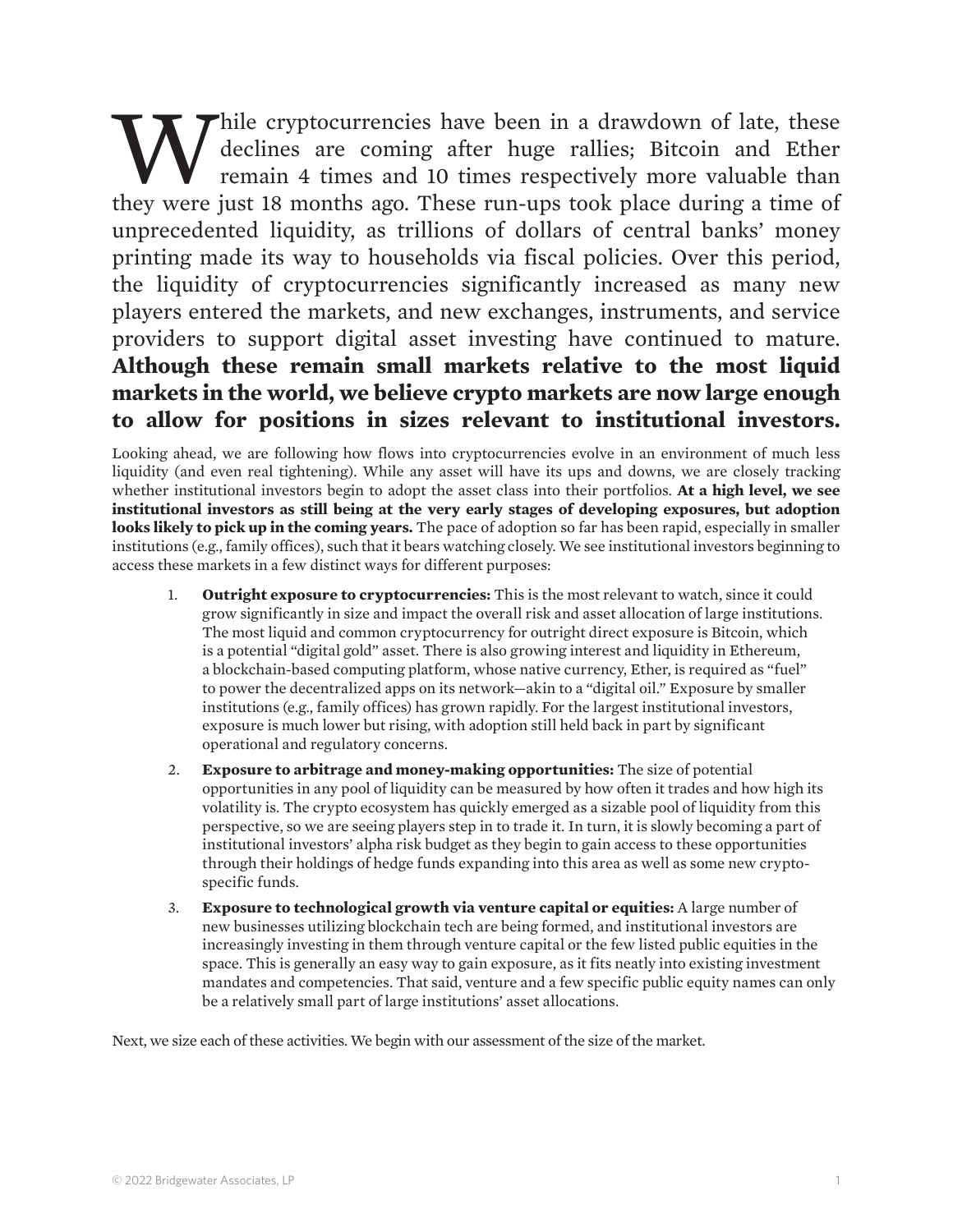## Size of the Market and Paths to Exposure

Below, we give a rough sense of the allocation share that Bitcoin and Ether could have in a liquid institutional portfolio relative to other assets. In assessing liquidity, we take into account market cap, trading activity, and other relevant characteristics. We have normalized each market relative to US equities, the single most liquid and accessible market in the world. **Cryptocurrencies are still far from being huge markets, but Bitcoin and Ether are now large and liquid enough that institutional investors could access them in relevant size.** For example, we think that Bitcoin is about 1.4% as liquid as US equities; this would entail holding a much smaller capital position in the liquid mix, but its high volatility means that a relatively small allocation in dollar terms would still give meaningful exposure on a risk-adjusted basis. As a result, our rough estimate would be that an institutional investor could build a liquid cryptocurrency allocation that is comparable in risk exposure to gold or inflation-linked bonds.

**Volatility-Adjusted** 

|                      | <b>Liquidity vs US</b><br><b>Equities</b> | <b>Volatility</b> | Volatility-Adjusted<br><b>Liquidity vs US</b><br><b>Equities</b> |  |
|----------------------|-------------------------------------------|-------------------|------------------------------------------------------------------|--|
| Crypto               | 2.0%                                      |                   | 11.1%                                                            |  |
| <b>Bitcoin</b>       | 1.4%                                      | 75%               | 7.6%                                                             |  |
| Ethereum             | 0.6%                                      | 75%               | 3.4%                                                             |  |
| Gold                 | 8.0%                                      | 14%               | 7.9%                                                             |  |
| <b>IL Bonds</b>      | 31.9%                                     |                   | 16.9%                                                            |  |
| <b>USA TIPS</b>      | 15.4%                                     | 7%                | 8.1%                                                             |  |
| <b>GBR ILS</b>       | 9.6%                                      | 8%                | 5.7%                                                             |  |
| <b>EUR ILS</b>       | 6.8%                                      | 6%                | 3.1%                                                             |  |
| <b>US Long Rates</b> | 84.1%                                     | 6%                | 36.6%                                                            |  |
| <b>US Equities</b>   | 100.0%                                    | 14%               | 100.0%                                                           |  |

**However, cryptocurrencies are still operationally difficult for large institutional investors to access.** Holding cryptocurrencies outright requires the development of new operational pathways and approvals for institutional investors. Spot bitcoin (and related derivatives) traded via crypto exchanges or over-the-counter (OTC) with specialist brokers are the most liquid instruments. However, these come with risks around custody and newer counterparties and require setup of new operational and execution capabilities. In contrast, futuresbased ETFs and Bitcoin CME futures are available through existing institutional pathways but represent a small share of the total liquidity. The CME futures also often trade at a premium to spot and have an associated basis risk (that has often ranged well above 10% annualized). As a publicly traded security, the Grayscale Bitcoin Trust is an easily accessible and well-regulated product. However, it is a closed-end fund that is not redeemable for actual bitcoin, creating material basis risk, and it is currently trading at a sizable discount to NAV. It also charges 2% annual management fees, high for a passive product. There are also other similar fund products that passively track Bitcoin, Ether, or a broader basket of crypto, but these all involve meaningful fees and/or have limited liquidity. As such, unless the SEC approves a spot bitcoin ETF, accessibility for large institutional investors will remain constrained by the development of custody and counterparty services.

|                                | Liquidity     | <b>Risks</b>            |            | Costs       |                          |               |
|--------------------------------|---------------|-------------------------|------------|-------------|--------------------------|---------------|
| <b>Instrument</b>              |               | <b>Basis Volatility</b> | Operating  | Setup       | <b>Current Basis</b>     | Fees          |
| <b>Spot Bitcoin</b>            | <b>High</b>   |                         | Middle     | <b>High</b> | $\overline{\phantom{0}}$ | <b>Middle</b> |
| <b>Bitcoin CME Futures</b>     | Middle        | 16%                     | <b>Low</b> | Low         | $+2\%$                   | Low           |
| <b>Bitcoin Futures ETF</b>     | <b>Middle</b> | 16%                     | Low        | Low         | $+2\%$                   | Middle        |
| <b>Grayscale Bitcoin Trust</b> | Low           | 24%                     | Low        | Low         | $-20%$                   | High          |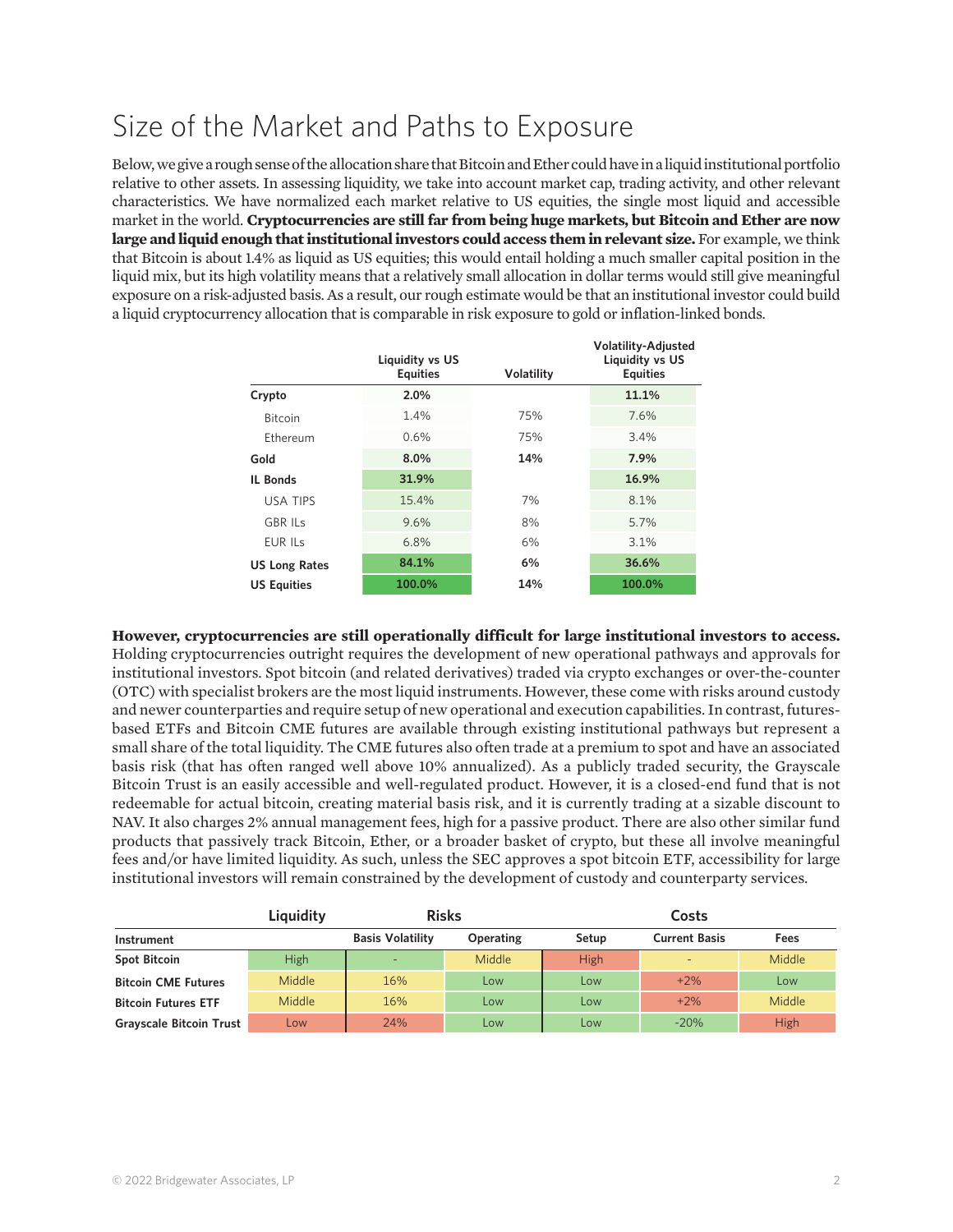# Our Rough Assessment of the Size of Direct Exposure by Institutional Investors

**On net, we estimate that ~1 million bitcoin (around 5% of total issued supply, ~\$42 billion by current prices) are now held by institutional-level players via custodial intermediaries.** CME Bitcoin futures, which have ranged between ~\$1–5 billion outstanding over the past year, are small in comparison. This includes both larger institutions and smaller institutions such as family offices, as well as some particularly high-net-worth individuals. Custodial intermediaries are a popular option for such players, as it removes the technological, security, and infrastructure hurdles associated with cryptocurrencies and allows them to have exposure to the asset directly without relying on structured products, which have fees, or actively managing an outright position through futures.



### Going Forward, Direct Allocations by Institutions Are Likely to Rise

There has been a meaningful uptick in interest toward gaining some exposure to Bitcoin and crypto over the past year or so, across all levels of institutional investors. When we look at what is holding institutions back, some of the barriers cited in surveys are about the nature of the asset class (e.g., it is volatile, hard to value, etc.), and others are more structural (e.g., custody issues and regulatory uncertainty). However, the surveys also indicate that a majority of respondents are interested in digital assets, with nearly 8 in 10 institutions surveyed by Fidelity responding that crypto and digital assets "have a place in a portfolio." We see outright exposures to crypto from large allocators as likely to grow over time, as institutional-quality investment products and service providers continue to develop at a fast pace and more investors and their stakeholders continue along their processes of exploring the asset class. The investment by many of the major Wall Street banks over the last year in building out new trading desks and infrastructure for Bitcoin and crypto is another indication of expectations that institutional adoption of crypto will grow over the longer term.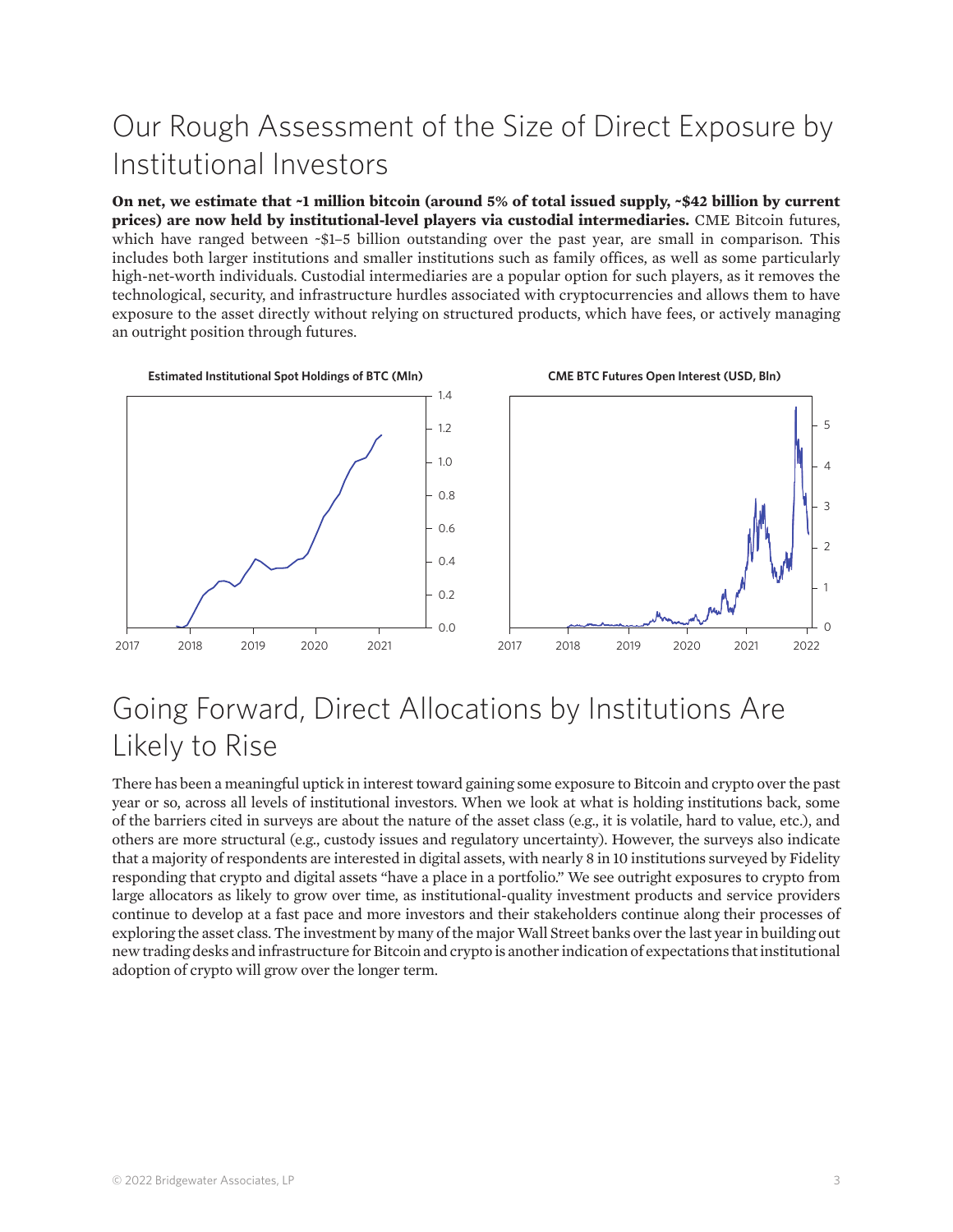



*Source: Fidelity Institutional Digital Assets Survey*  At the tip of the spear, a growing and meaningful share of less-constrained institutional investors, such as family offices, have already begun to allocate a small portion of their assets to outright crypto exposure. As shown below, well over half of high-net-worth investors in Europe and Asia have access to digital assets, directly or through financial advisors. The number is lower in the US but still sizable. Additionally, about half of US family offices and about 30% of family offices in Europe and Asia already hold digital assets.



#### **USA EUR** Asia **Current Adoption of Cryptocurrencies by Investor Type**

*Source: Fidelity Institutional Digital Assets Survey*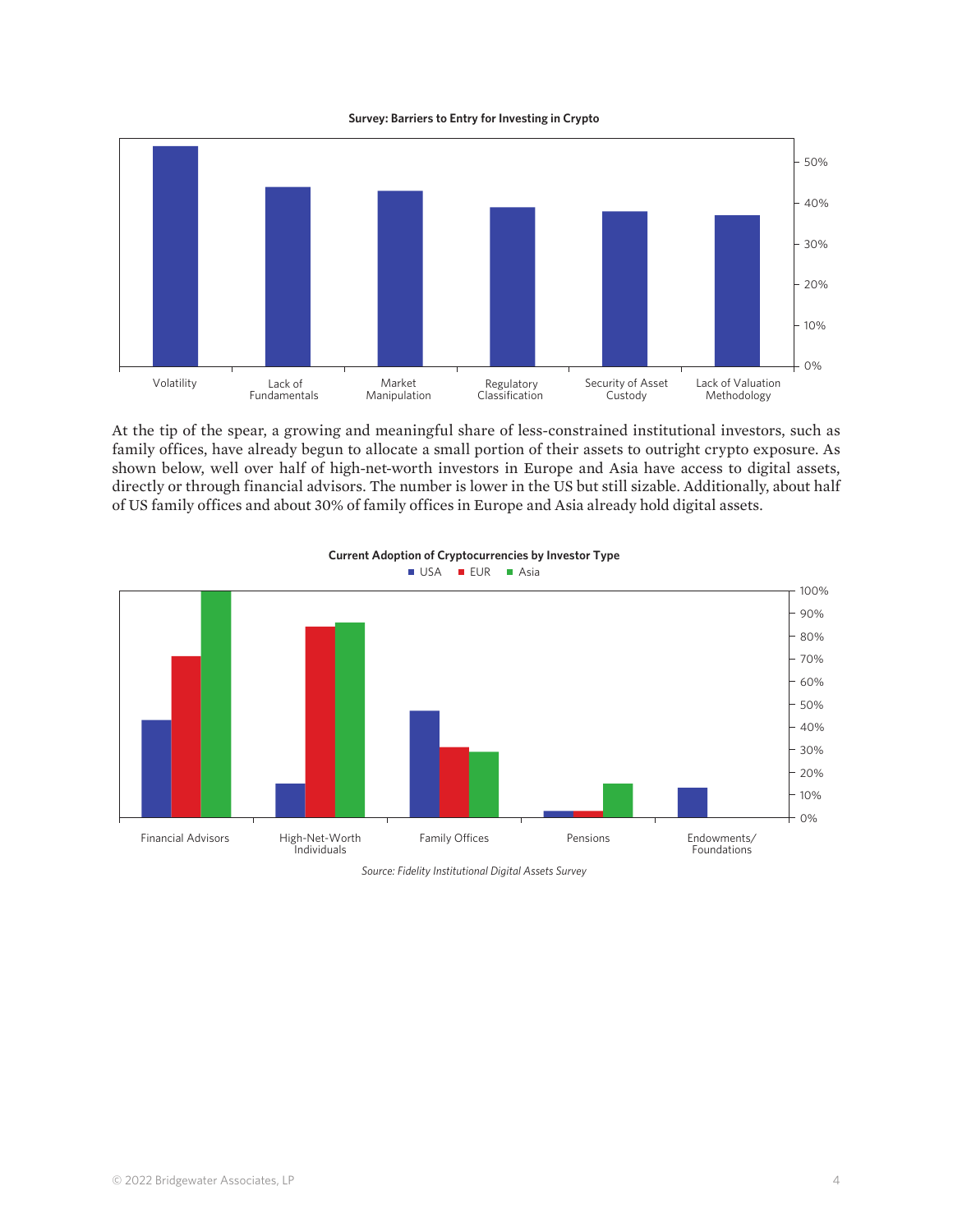## The Growth in Crypto Arbitrage and Money-Making Opportunities for Institutional Investors

The size of potential opportunities in any pool of liquidity can be measured by how often it trades and how high its volatility is. As shown above, the crypto ecosystem has quickly emerged as a sizable pool of liquidity from this perspective, so we are seeing players step in to trade it.

**Traditional hedge funds** have started to tiptoe into the space as opportunities have grown. According to PWC's survey for 2020, 21% of traditional hedge fund respondents had some allocation to crypto (~3% of AUM on average), with most intending to deploy more capital at some point in the future. A Fidelity survey similarly found that about 15% of traditional hedge funds now have a crypto allocation. The types of hedge funds that have made crypto allocations are mostly either quantitative/high-frequency trading (HFT) funds or long-short equity funds.

For quant/HFT funds, the opportunity is to extend their existing market-making and statistical arbitrage processes into markets that now have meaningful volumes but remain much more inefficient and offer much higher spreads than traditional assets. For long-short equity funds, their engagement in Bitcoin and crypto has also often been via an extension of strategies such as factor-based investing, tail-risk hedging/ asymmetric bets, or stock-picking.

One strategy that is currently popular among hedge funds is the market-neutral "cash and carry" trade. As noted above, Bitcoin CME futures frequently trade at a sizable premium to spot, driven by the lack of dollar funding within the crypto markets relative to demand by speculators for additional leverage. Buying spot bitcoin and selling CME futures has collected an ~10% annualized return since mid-2019 (the start of the recent crypto bull cycle). The charts below show the premiums over time and the size of the short positions by hedge funds that are likely engaging in this trade.

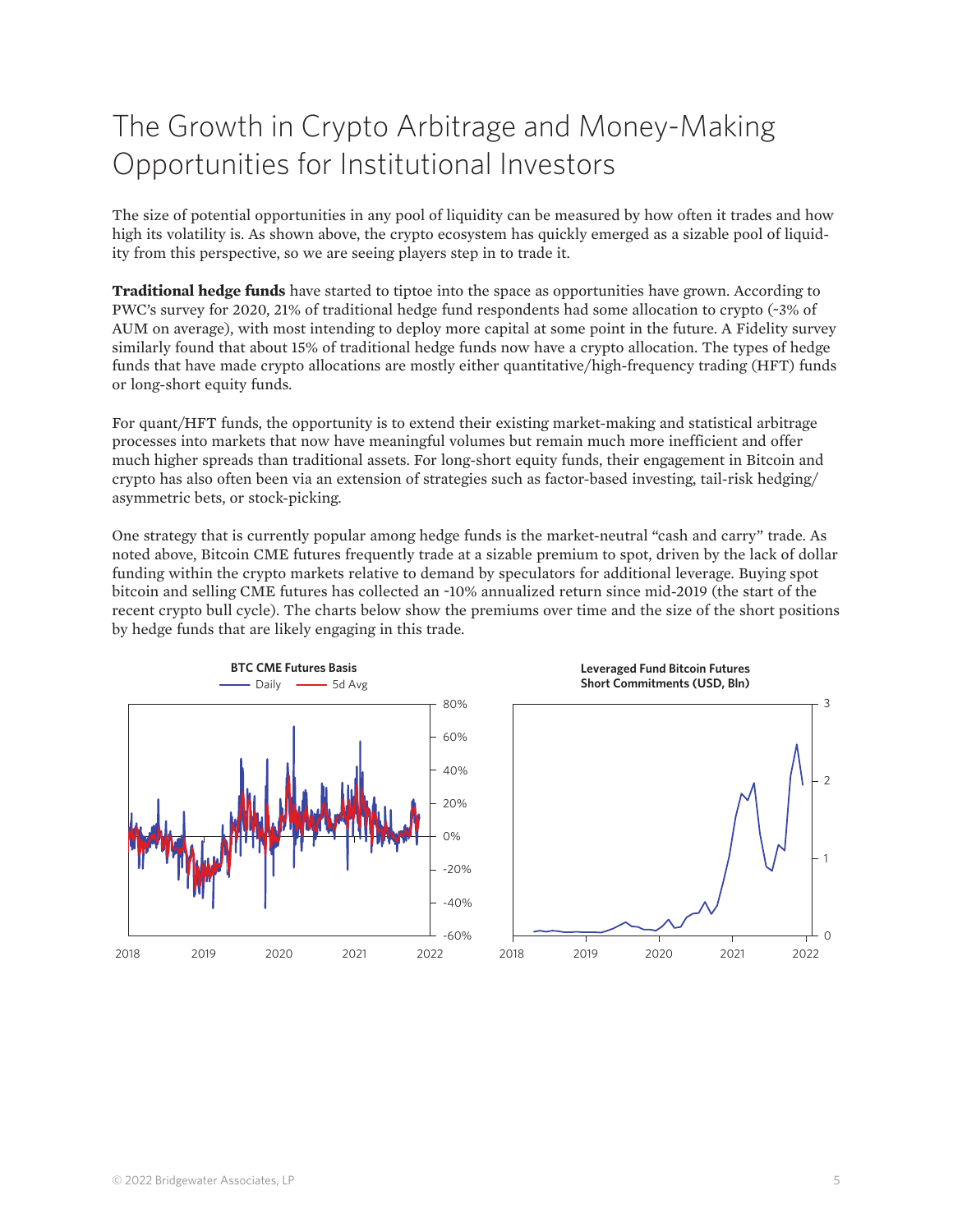Up until early 2021, a similar trade was available through the Grayscale Bitcoin Trust (GBTC), enabled by the idiosyncrasies of the product. GBTC shares had been trading at a persistent premium to NAV for many years, but accredited investors could subscribe in primary placements for new GBTC shares issued at NAV, with a six-month lockup before secondary market sales were enabled. Hedge funds engaging in this strategy would borrow bitcoin to exchange for GBTC, then sell those GBTC shares for a 10–20% premium to spot bitcoin price after six months, pocketing the difference. However, this opportunity has unraveled since 2021, as the supply of GBTC grew rapidly from funds crowding in, while retail demand for GBTC shares on the secondary market faded due to competition from other Bitcoin products and instruments.

**Crypto-specific hedge funds** are also starting to emerge, specializing in strategies primarily intended to access crypto assets directly on native platforms and, in some cases, bridge inefficiencies between cryptolinked assets in traditional finance and their corresponding on-chain products. As shown below, estimates of total AUM remain relatively modest, at about ~\$20 billion. Many of the largest crypto-native active managers have both hedge fund and VC arms, which can often entail both overlaps and some synergies but makes it difficult to cleanly attribute AUM. Some of the largest crypto funds are also now effectively "prop shops" that do not accept outside capital.



**Estimated Crypto Hedge Fund AUM (USD, Bln)**

Crypto hedge funds, which specialize in digital assets generally, come in one of two flavors—those that focus on higher-risk directional strategies and those that favor more market-neutral strategies, such as highfrequency trading, market-making, and arbitrage. There are also an increasing number of funds focusing on strategies that are more niche or idiosyncratic to crypto, such as "farming" yield across decentralized finance protocols (DeFi) or trading non-fungible tokens (NFTs). Crypto hedge funds can, by design, move quickly to take advantage of new alpha opportunities in the space as they arise, though the custodial and compliance risks entailed in doing so are unlikely to be acceptable for larger institutions.

### Indirect Exposure via Venture Capital or Public Equities

Many entrepreneurs are betting that blockchain technologies will become a backbone of much of the global economy over time and are building businesses using these technologies. These range from new crypto asset exchanges to DeFi protocols that are seeking to rebuild traditional finance functionality in these new technologies to many other industries being reimagined (e.g., digital art, gaming, social networks, sharingeconomy platforms). For institutional investors, investing in these companies provides exposure to the potential of distributed ledger technologies—or indirect exposure to the cryptocurrencies themselves in some cases. Exposure is small relative to their large balance sheets but easy to do, as they often already have buckets carved out for VC, and a few large IPOs in the last year or so created public equities that can provide exposure. As shown below, venture funding for cryptocurrency and blockchain companies more than quadrupled to over

*Source: PWC Crypto Hedge Fund Survey; 2021 estimate is Bridgewater's*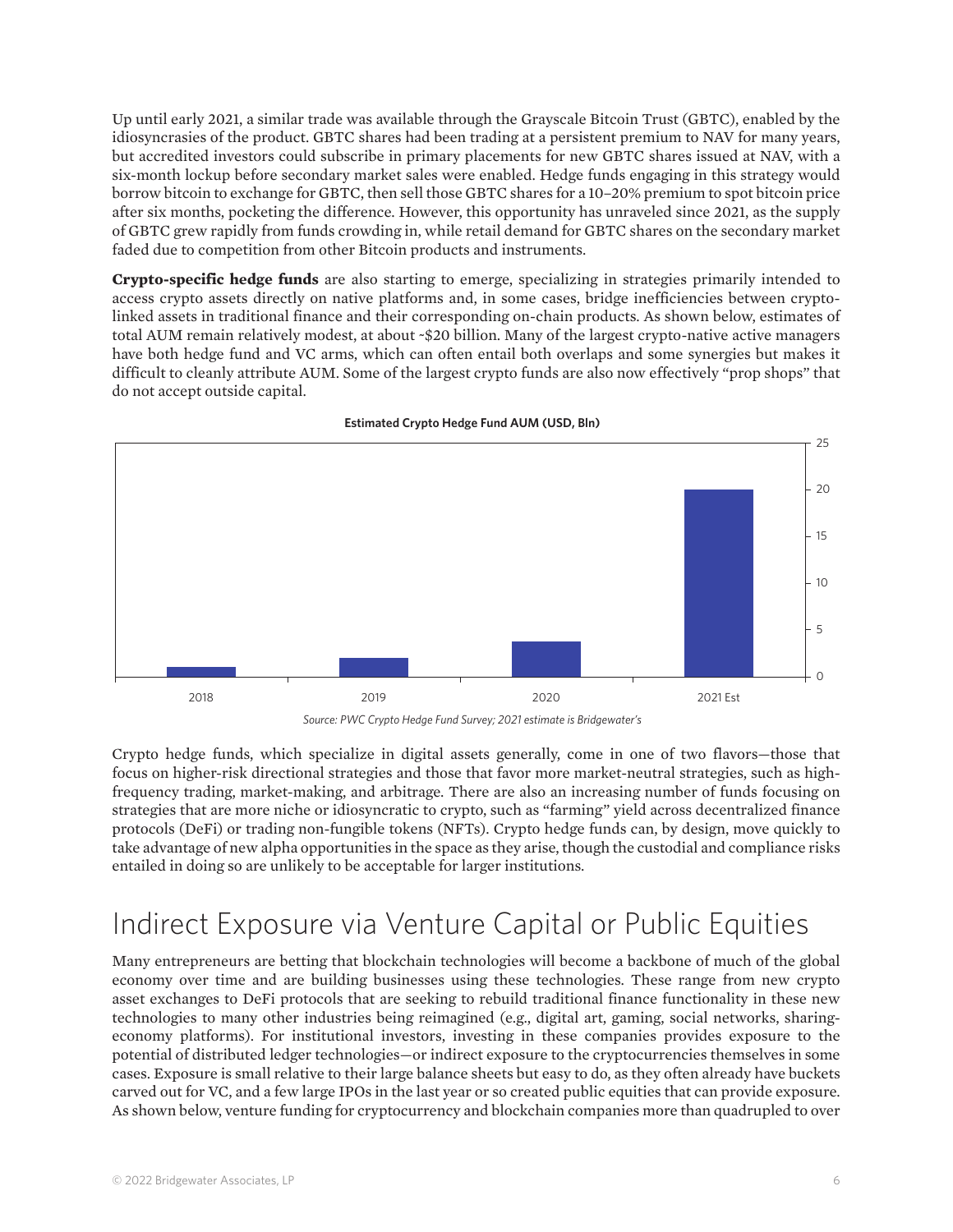\$25 billion in 2021, and a number of high-profile IPOs in the space monetized large gains for early investors and created public equity exposure opportunities. Crypto exchanges are a particularly popular growth investment for institutions, and we've seen several large investors take stakes in FTX, Gemini, and of course the publicly listed Coinbase.